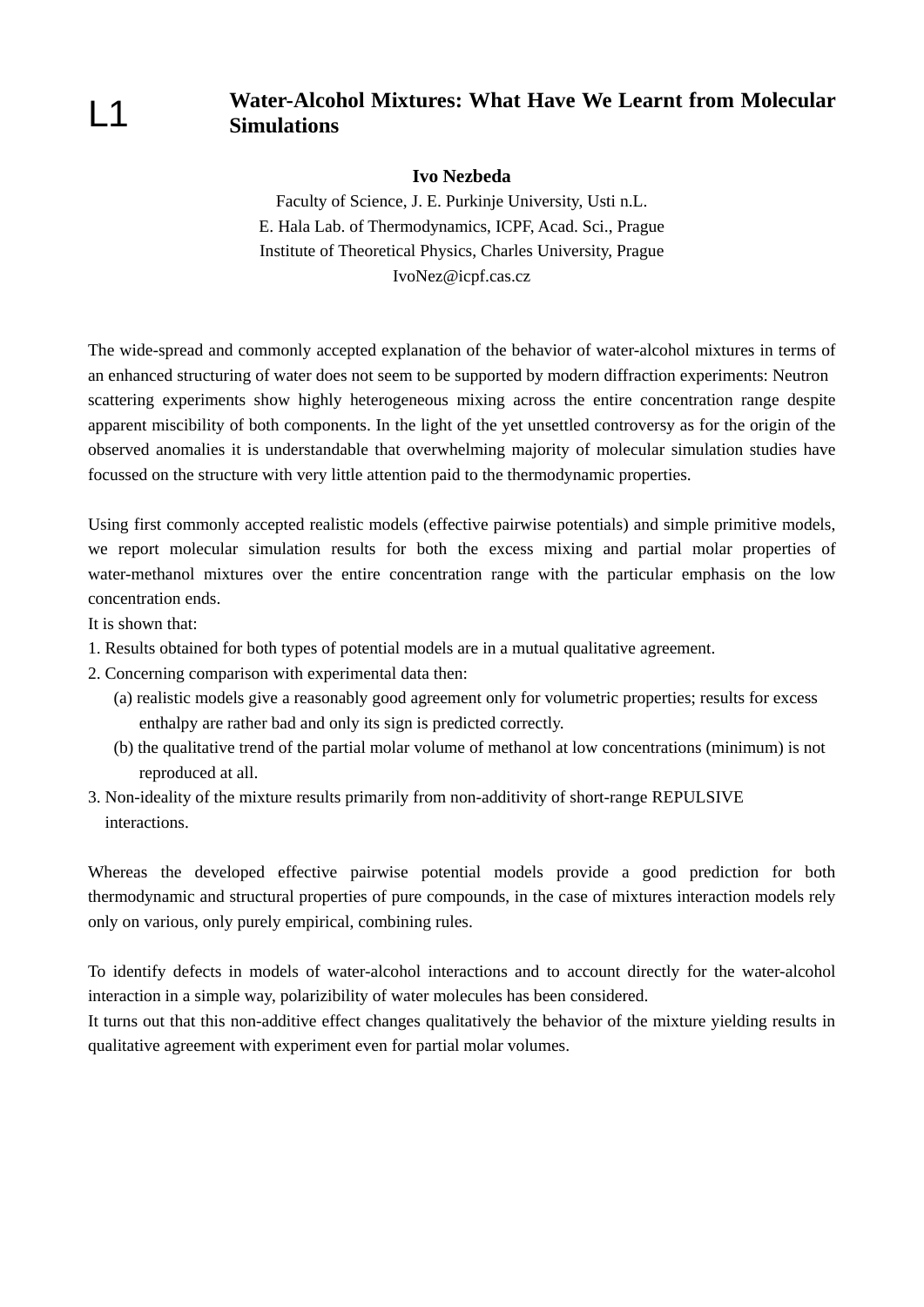# **Diffusion of Hydrophobic and Hydrophilic Molecules in Water and Organic Solvents. How Are Solvations Reflected in Diffusion?**

Toshihiro Tominaga

Department of Applied Chemistry, Okayama University of Science, Okayama, Japan tominaga@dac.ous.ac.jp

It is of interest to examine how solvations are reflected in the diffusion processes. Some questions may be raised. Is there any difference between the effects of hydrophobic hydration and hydrophilic hydration? Is there any difference between the effects of the hydration in water and the solvation in organic solvents?

To answer these questions, we have measured translational diffusion coefficients of aromatic hydrocarbons and hydroxylic molecules in water over a wide range of temperature covering  $265-433$  K.<sup>1,2</sup> The diffusion coefficients of aromatic hydrocarbons are smaller in water than in organic solvents when compared at the same viscosity, which might reflect hydrophobic hydration. Although we expected that the hydration is sensitive to the temperature, the product,  $D\eta/T$ , where *D* is the diffusion coefficient,  $\eta$  is the viscosity of the solvent, and *T* is the temperature in K, showed very weak temperature dependence. This is in contrast to the results in ethanol, where the product, *D*η/*T*, shows significantly large temperature dependence depending upon the solute. $3$ 

In water, the Arhenius plots of ln*D* vs. 1/*T* do not show straight lines, indicating that the (apparent) activation energies decrease with increasing temperature. This is also in contrast with the result in ethanol, where the plots show straight lines. The most significant difference is that the activation energies in ethanol show significantly large dependence on the solutes whereas those in water show very weak dependence on the nature of the solutes and are close to the activation energy for the self-diffusion of water. Effects of inter- and intra-molecular hydrogen bonding interaction in organic solvents<sup>4</sup> and hydrophobic hydration of ions in water<sup>5</sup> are also discussed.

### References

1) T. Tominaga, S. Matsumoto, and T. Ishii, *J. Phys. Chem*., **90**, 139-143 (1986). 2) T. Tominaga and S. Matsumoto, *J. Chem. Eng. Data*, **35**, 45-47 (1990). 3) T. Tominaga and S. Matsumoto, *Bull. Chem. Soc*. *Jpn*., **63**, 533-537 (1990). 4) T. Tominaga, S. Tenma, and H. Watanabe, *J. Chem. Soc., Faraday Trans*., **92**, 1863-1867 (1996). 5) T. Tominaga, H. Ohtaka-Saiki, Y. Nogami, H Iwata, *J. Mol. Liq*., **125**, 147-150 (2006).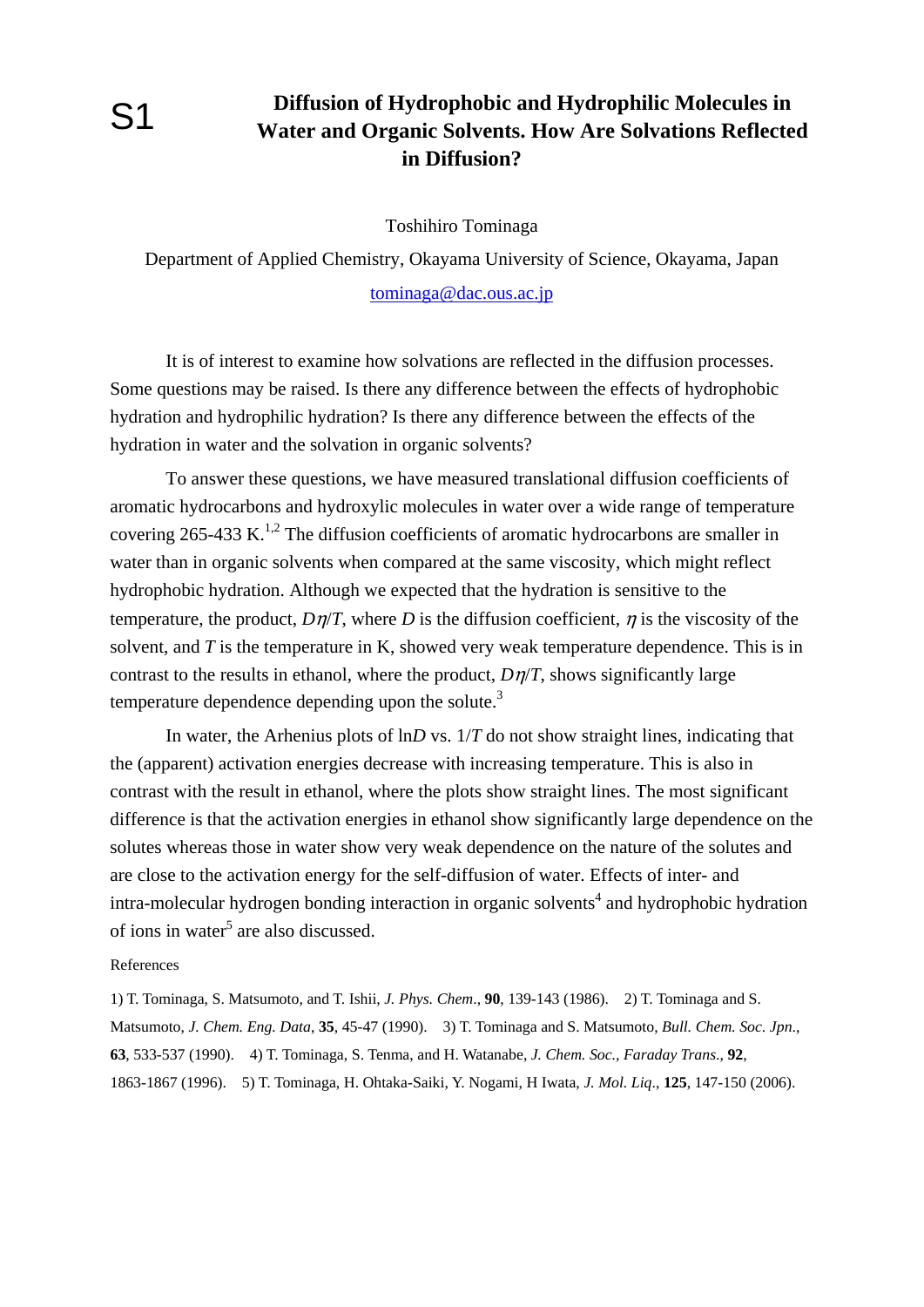## **Local Structure in Supercritical Ionic Solutions as Seen by MD Simulations and EXAFS Spectroscopy**

Jean-Christophe Soetens<sup>1</sup>, Philippe Bopp<sup>1</sup>, Guillaume Ferlat<sup>2</sup>, Alfonso San Miguel<sup>3</sup>

<sup>1</sup>Université Bordeaux 1, France <sup>2</sup>Université Pierre et Marie Curie, Paris, France <sup>3</sup>Université Claude Bernard Lyon 1, France *jc.soetens@ism.u-bordeaux1.fr* 

Supercritical fluids are characterised by strong local order fluctuations and thus are challenging systems for structural studies [1]. By combining Molecular Dynamics (MD) simulations with Extended X-ray Absorption Fine Structure (EXAFS) spectroscopy, we have elucidated the structure of the Br- hydration shell in low concentrated aqueous solutions (KBr, RbBr and CsBr) from ambient to supercritical conditions. The densities explored correspond to pressures up to 450 bar [2-3]. This combination of techniques appears to be essential for a proper analysis as in supercritical conditions the local fluctuations severely limit the validity of standard EXAFS analysis [4].

### **References**

- [1] A. Pasquarello et al. (2001) Science, **291** 856.
- [2] G. Ferlat et al. (2001) Phys. Rev. B, **63**, 134202.
- [3] G. Ferlat et al. (2005) J. Phys. Condens. Matter, **17**, 145
- [4] A. Filiponi (2001) J. Phys.: Condens. Matter., **13**, R23.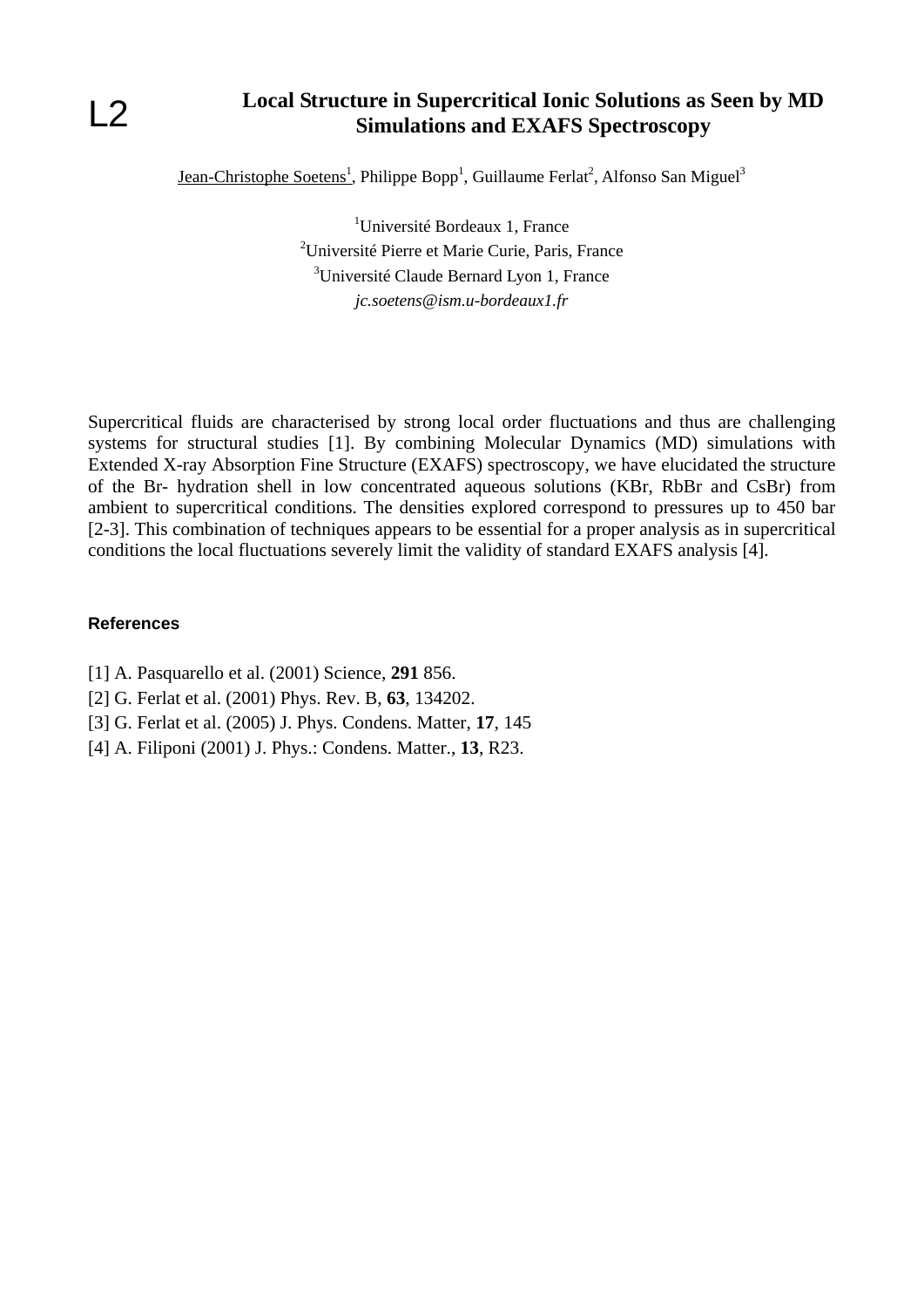## **Dynamics of Liquids with Strong Coulombic Interaction**

### Tsuyoshi Yamaguchi

Department of Molecular Design and Engineering, Graduate School of Engineering, Nagoya University tyama@nuce.nagoya-u.ac.jp

**Introduction**: Structure and Dynamics of dense liquids are usually dominated by the repulsive intermolecular interaction. In particular, the interaction through the steep repulsive interaction, called "collision", plays the central role in the liquid state dynamics. However, there are some liquids which possess so strong Coulombic interaction that the intermolecular electrostatic interaction is dominant in the determination of their dynamic properties. In such cases, one often observe "anomaly" in their dynamics. We have been undertaking the study on the dynamics of liquids with strong Coulombic interaction with the aid of mode-coupling theory (MCT), and some of the results below shall be introduced in the presentation.

**Compressed Water:**<sup>1</sup> The mobility of liquid water increases with increasing density in the low-temperature, low-pressure region, which is one of the anomalous properties of liquid water compared with other molecular liquids. We calculated the dynamics of water as the function of density and pressure with MCT for molecular liquids based on the interaction-site model. The site-site correlation functions required as the input for MCT calculation are obtained by the reference interaction-site model (RISM) integral equation. We succeeded in reproducing the characteristic increase of mobility with density qualitatively, although the quantitative agreement is not so good. The analyses were performed based on the theoretical expression of the memory function in MCT, and we revealed that the friction on the dielectric mode due to the coupling between the charge- and number-density modes is responsible to the enhancement of mobility with compression.

**Molten LiBr and**  $SiO_2$ **:** Molten  $SiO_2$  is another well-known example of liquid whose mobility is increased by compression. Molten LiBr also shows the increase in the molar ionic conductivity with increasing pressure, which is less famous than the anomalies of  $SiO<sub>2</sub>$  and water. We calculated the dynamic properties of the two molten salts with MCT, and succeeded in the anomalous pressure dependence of ionic mobility. The analyses are performed as is the case of water, and we showed that the pressure dependence of the ionic mobility of these molten salts can be understood in the same way as compressed water.

**Dynamic Hydrophobicity**:<sup>3</sup> The dissolution of hydrophobic molecules into water leads to the retardation of the mobility of solvent water molecules, which contradicts with our naïve intuition in that weak solute-solvent interaction makes the relaxation of the solvent molecules slower. We performed MCT calculations on the water / Lennard-Jones solute mixtures using RISM structure as input, and succeeded in the characteristics of the hydrophobic slowing down of water molecules. Furthermore, we showed that both strong and weak solute-solvent interaction makes the mobility of water slower, whereas the interaction of intermediate strength makes faster, which correspond to positive, hydrophobic, and negative hydration, respectively.

**Molar Conductivity Minimum of Electrolyte Solution**: The molar conductivity of electrolyte solution often exhibits a minimum as the function of concentration when the dielectric constant of the solvent is low. The MCT calculation on model systems shows that the existence of the minimum can be explained without any consideration of ionic association.

### **References:**

- 1 T. Yamaguchi, S.-H. Chong, F. Hirata, *J. Chem. Phys.*, 119, 1021 (2003).
- 2 T. Yamaguchi, T. Matsuoka, S. Koda, *J. Chem. Phys.*, 119, 11306 (2003).
- 3 T. Yamaguchi, T. Matsuoka, S. Koda, *J. Chem. Phys.*, 120, 7590 (2004).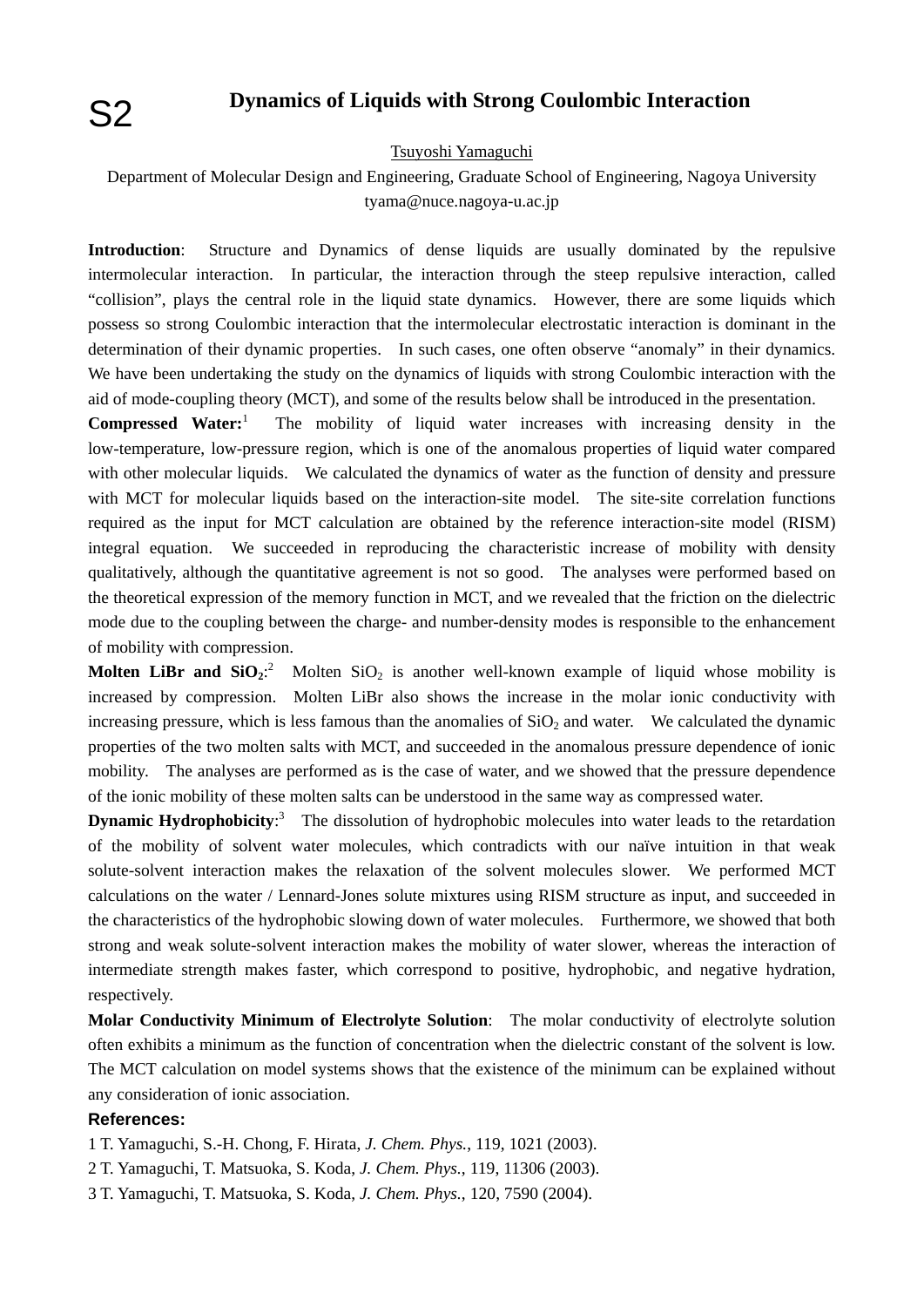## **Modeling of Supramolecular Structure and Permittivity of Liquids in Quasichemical Approach: Methanol from Melting Point to Critical State**

Durov V.A., Shilov I.Yu.

*Department of Chemistry, Moscow State University, Moscow, Russia durov@phys.chem.msu.ru* 

Quasichemical models [1,2] provide a unified molecular approach to describe the structure and various macroscopic properties of liquids and their mixtures. The molecular-thermodynamic formulation makes it possible to model supramolecular structure and properties of liquid systems in a wide range of the parameters of state, including supercritical region, with minimal computational demands.

We report the results [3] on modeling of the supramolecular structure and dielectric permittivity of pure fluid methanol in the temperature range from melting point to supercritical state using the Quasichemical Model of the Nonideal Associated Solution (QCNAS). Two models of supramolecular structure are considered. The first model [4] includes only chain-like aggregation, while the second one [5] takes into account both chain-like and cyclic methanol aggregates. The cyclic aggregates are necessary for describing properties of alcohol mixtures [1-5], though their role is small in pure methanol.

Dielectric permittivity and dipole correlation factor of methanol were calculated in the temperature interval 177-593 К with pressure ranging from 0.1 to 20 MPa. Both models proved quite adequate in reproducing experimental data for pure methanol but including cyclic aggregates of methanol is essential for consistency with the models for methanol mixtures [5]. The thermodynamic and structural parameters of supramolecular aggregates are reported. Distribution functions of aggregates over size and structure were evaluated in the entire temperature range and compared with experimental data. Evolution of the distribution functions of aggregates with variation the parameters of the state (temperature, pressure) are discussed.

Supramolecular aggregates with long range molecular correlations extending beyond the nearest coordination shells were revealed, including supercritical region of parameters of state.

The work was supported by Russian Funding for Basic Research (project N 07-03-01105).

### **References.**

1. V.A. Durov. In *Novel Approaches to the Structure and Dynamics of Liquids: Experiments, Theories, and Simulations.* // J. Samios, and V.A. Durov, *Eds.* NATO Science Series. II. Mathematics, Physics and Chemistry, Vol. 133. Kluwer Academic Publishers, Dordrecht, 2004. P. 10-24.

2. V.A. Durov. *J. Mol. Liq*. 2005, **118**, 101-110.

3. V.A. Durov, I.Yu. Shilov. *J. Mol. Liq*. 2007 (in press)

4. V.A. Durov. *Zh. Fiz. Khim*., 1982, **56**, 384-390 // English version: Russian J. Phys. Chem., 1982, 56, 232-236).

5. V.A. Durov, I.Yu. Shilov. *J. Mol. Liq*. 2001, **92**, 165-184.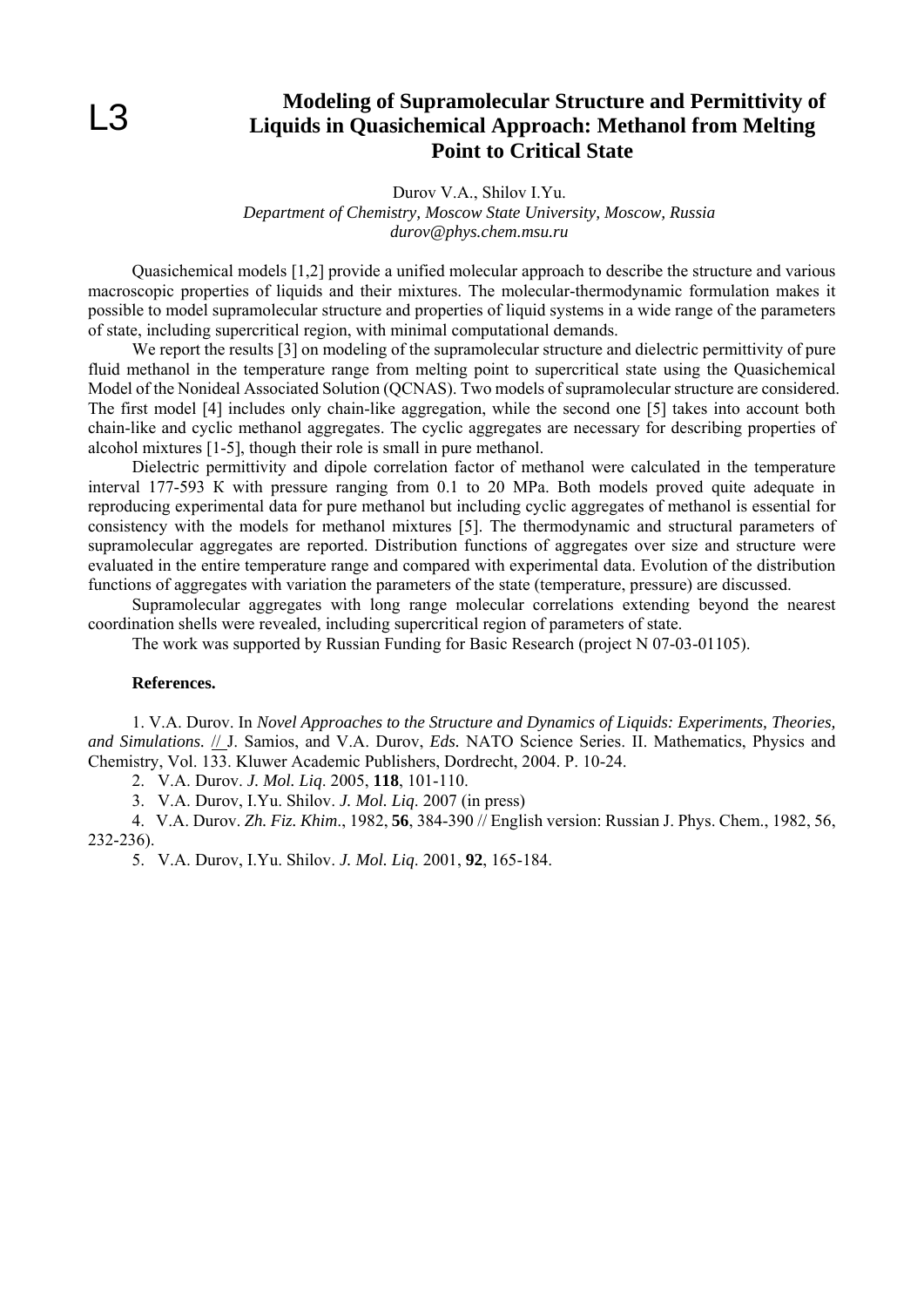## **Effect of the Solutes (Urea and Acetone) on the Structure of Water: A Molecular Dynamics Simulation**

**A. Idrissi<sup>1</sup> , P. Damay<sup>1</sup> , M. Kiselev2** 

<sup>1</sup>Laboratoire de Spectrochimie Infrarouge et Raman (UMR CNRS A8516), Centre d'Etudes et de Recherches Lasers et Applications, Université des Sciences et Technologies de Lille, 59655 Villeneuve d'Ascq Cedex, France

<sup>2</sup>Institute of Solution Chemistry of the RAS, Akademicheskaya st.1, 153045 Ivanovo, Russia

nacer.idrissi@univ-lille1.fr keywords: Orientational order, locale structure, aqueous solutions

When analysing the effect of the solute on the structure of water in aqueous solutions using standard statistical approaches(radial distribution functions), one is faced with one principal thermodynamic problem: the changes of solvent structure occur only near the solute and averaging through all of thermodynamic ensemble diminishing all effect sometimes closely to zero. Therefore, in order to understand the effect of the solute on the structure of water, it is important to find theoretical approach for studying the local structure in aqueous solutions. The main idea is to evaluate smoothed distribution functions over physically small volume. One can then introduce the informational entropy associated with these smoothed correlation functions. For introducing of such informational entropy, two orientational parameters<sup>1,2</sup> measuring the extent to which a molecule of water and its four neighbors adopt a tetrahedral arrangement and the nearest neighbour distribution (nnd) approaches<sup>3</sup> as an indicator of a locale structure in aqueous solutions, will be used. In the nnd approach, the neighbours of a central atom are sorted by distance into the first neighbours; second neighbours, etc. Separate radial distribution functions,  $p_{\alpha\beta}(n,r)$  may be defined for each set of nearest neighbours atoms β (indicated by n), and at distance r from the central atom  $\alpha$ . These functions are less averaged and contain then more information than the corresponding  $g_{\alpha\beta}(r)$  (the radial distribution of atoms β around α). In order to get information on the orientation between a probe molecule and another belonging to a class of neighbouring molecules, we also can calculate the orientational distributions,  $q_{\alpha\beta}(n,r,\cos(\theta))$ as follow: for a distance r between the central atom  $\alpha$  and an atom  $\beta$  belonging to a class n of neighbouring molecule, we calculate the distribution function,  $cos(\theta)$ , where  $\theta$  is the angle between the unit vectors along the molecular axes of the two molecules and we average over all choices of the central atoms. The analysis of the nearest radial (how molecule are distributed, on average, in their distance from a probe molecule) and orientational (the extent to which neighbouring molecules are at a specific angles with respect to each other) distributions will allow to address unambiguously the effect of the solute on the local radial and orientational structure of water. This allows to move beyond the present clichés used in the study of aqueous solutions and to avoid using nebulous terms like "structure making" and "structure breaking" to describe the effect of the solutes on the structure of water. Furthermore, to point out the changes occurring at a level of the threedimensional network of H-bonds in aqueous solutions, the effect of the solute on the structure of water is also quantified by following the behaviour of the elasticity of hydrogen bond network upon the variation of the composition of the mixture. The elasticity of the spatial H-bond network is manifested by the tendency to preserve its initial configuration. This parameter is used as measure of hydrogen bonds network resistance to any external changes and is defined as elasticity modulus of hydrogen bonds network, introduced within the statistical theory of elasticity in the liquid state<sup>4</sup>.

This approach is used to asses the effect of urea and acetone solutes on the structure of water.

### References

1 J. R. Errington and P. G. Debenedetti, *Nature* 409, 308-318 ( 2001)

2 M. Kiselev, *J. Mol. Graph. Mod.* 19, 412-416 (2001)

3 A. Idrissi, P. Damay, M. Kiselev, Chem. Phys. 332, 139-143 (2007)

4 I. Z. Fisher, *Statistical Theory of Liquids* (University of Chicago Press, Chicago, 1964).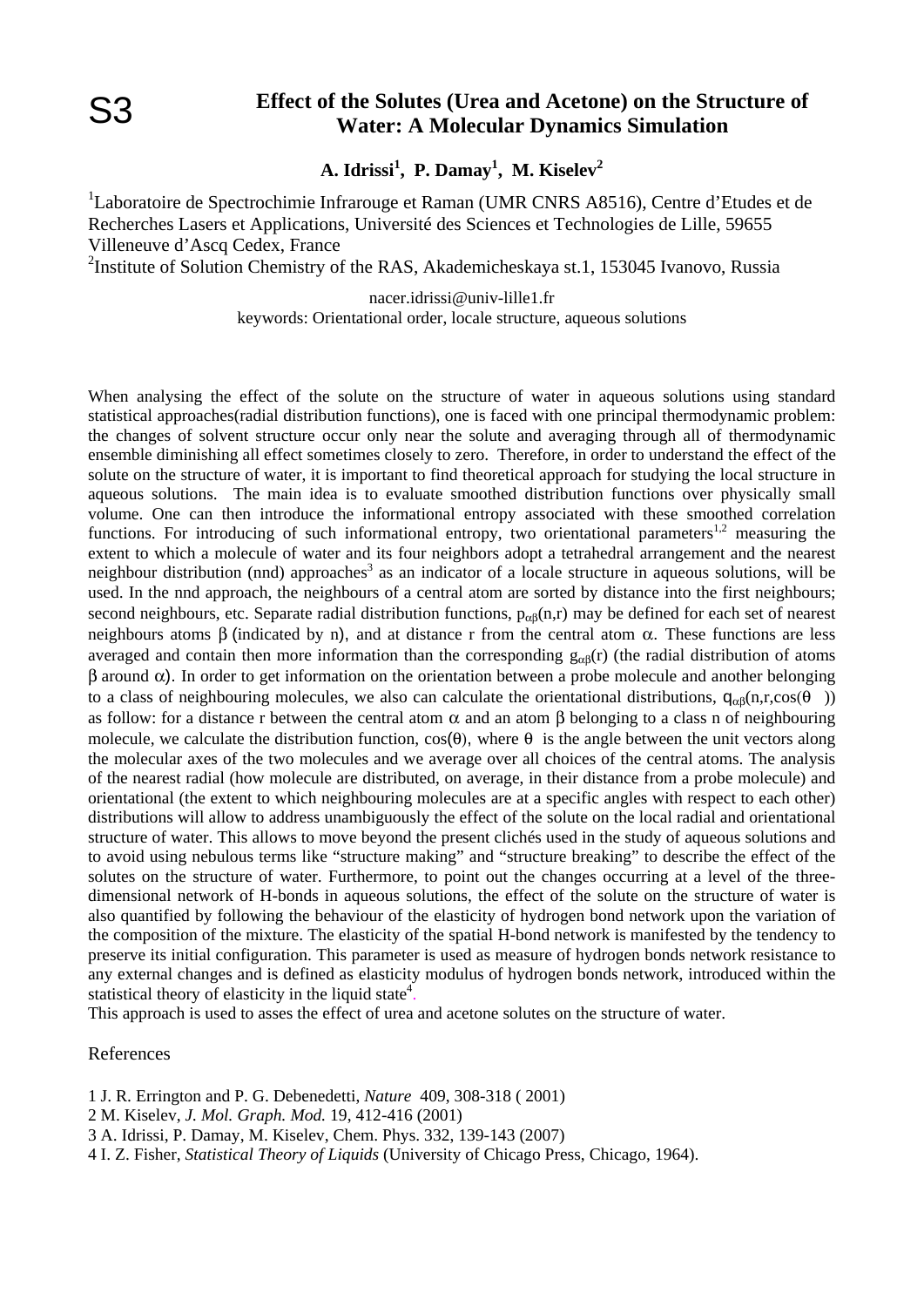#### **The Raman Noncoincidence Effect of the S=O Stretching Mode of Neat Liquid Dimethyl Sulfoxide**   $L4$

Maurizio Musso<sup>a)</sup>, Maria Grazia Giorgini<sup>b)</sup>, and Hajime Torii<sup>c)</sup>

<sup>a)</sup> Department of Materials Engineering and Physics, Division of Physics and Biophysics, University of Salzburg, Hellbrunnerstraße 34, A-5020 Salzburg, Austria

b) Dipartimento di Chimica Fisica ed Inorganica, Universitá di Bologna, Viale Risorgimento 4, I-40136 Bologna, Italy

c) Department of Chemistry, School of Education, Shizuoka University, 836 Ohya, Shizuoka 422- 8529, Japan

The magnitude of the noncoincidence effect (NCE) of the S=O stretching  $[v(S=0)]$  vibration in liquid dimethyl sulfoxide  $(DMSO<sup>-13</sup>C<sub>2</sub>$  and  $DMSO<sup>-12</sup>C<sub>2</sub>$ ) has been determined from the separation of the anisotropic and isotropic components of the Raman band observed at around  $1042 \text{ cm}^{-1}$ . The measurements have been carried out for isotopically substituted liquid  $DMSO<sup>-13</sup>C<sub>2</sub>$ , in order to avoid as much as possible the overlap of the  $v(S=O)$  band with the bands of the methyl rocking modes and with possible combination bands of lower-frequency modes. In the liquid phase of DMSO, this overlap is pronounced in the normal isotopic species  $DMSO<sup>-12</sup>C<sub>2</sub>$ , but much less in the isotopically substituted DMSO-<sup>13</sup>C<sub>2</sub>. This simplified  $v(S=O)$  band profile observed for liquid  $DMSO<sup>13</sup>C<sub>2</sub>$  is in agreement with that provided by spectral calculations based on the extended MD/TDC/WFP method, in which the intermolecular resonant vibrational interaction between molecules of identical species is determined by the transition dipole coupling (TDC) mechanism. The observed magnitude of the NCE is in reasonable quantitative agreement with the MD/TDC/WFP result, and with the prediction obtained from Logan's analytical treatment of the NCE, which was developed within the framework of the mean-spherical approximation of the dipole-dipole interaction.

This work is supported by the grant P16372-N02 from the Austrian Science Fund.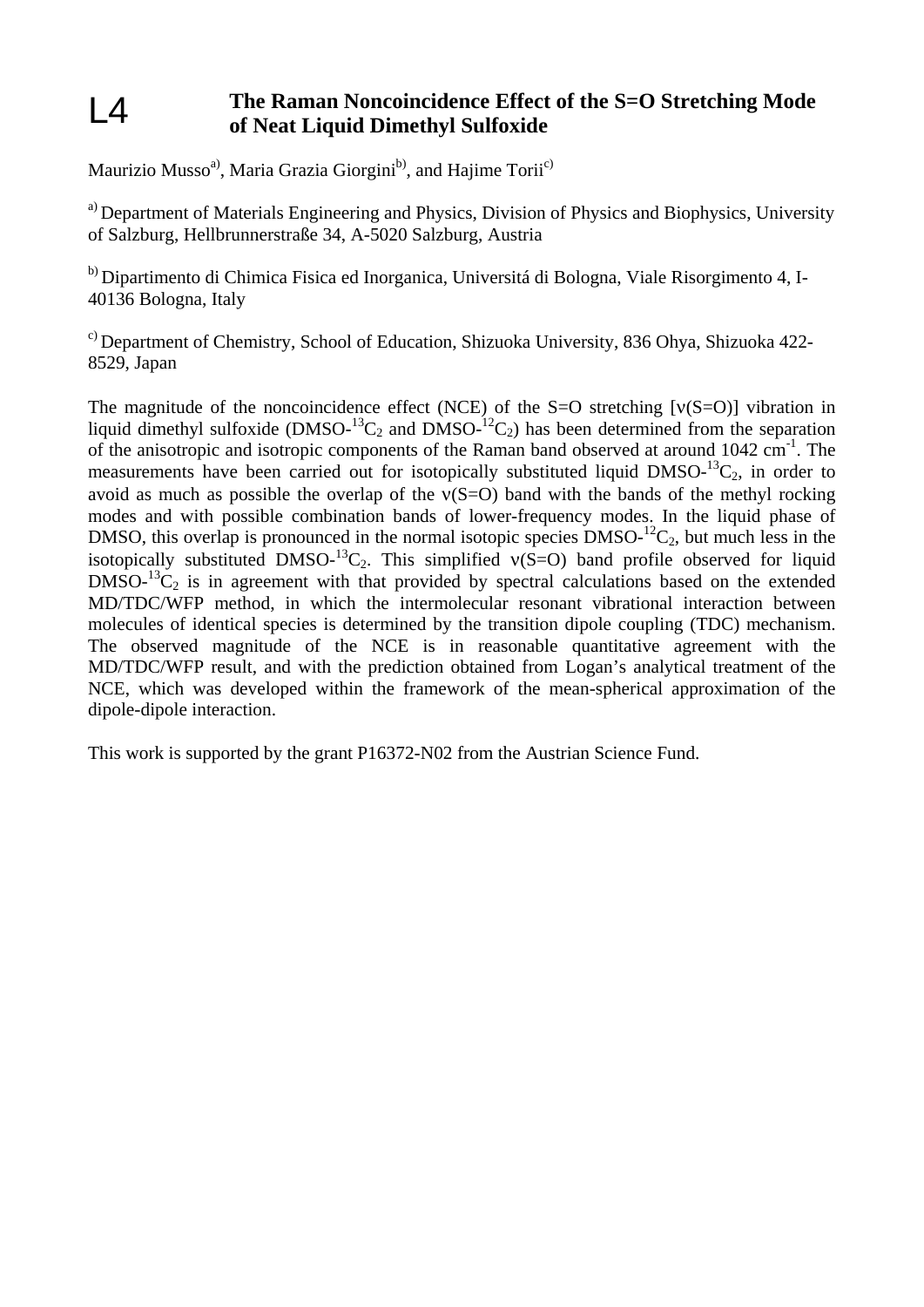## **Time-Domain Theoretical Analysis of the IR, Polarized Raman, and 2D-IR Spectra of Peptide Chains in Aqueous Solution**

Hajime Torii

Department of Chemistry, School of Education, Shizuoka University torii@ed.shizuoka.ac.jp Keywords: Peptide chain, Polarized Raman Spectra, 2D-IR Spectra

 The profiles of the linear IR, polarized Raman, and 2D-IR spectra of the amide I mode of peptide chains in aqueous solution are analyzed theoretically by using a time-domain computational method. This method<sup>1,2</sup> includes both the frequency modulations induced by the interactions with solvent water molecules and the resonant vibrational couplings between peptide groups, so that the vibrational frequency crossings among peptide groups and the resultant non-adiabatic effects are taken into account in a natural way. It is shown that the negative noncoincidence effect (negative values of  $v_{IR} - v_{iso}$  and  $v_{aniso} - v_{iso}$ ) observed<sup>3</sup> for the amide I band of short peptide chains of alanine is consistent with the structures dominated by the polyproline II and β-type conformations obtained from MD simulations. This negative noncoincidence effect arises from resonant vibrational coupling between the amide I vibrations of peptide groups and the resultant delocalization of vibrational modes. However, the effect of this delocalization cannot be clearly seen in the 2D-IR band profiles. In contrast, in the case of a longer peptide chain in the  $\alpha$ -helical conformation, the effect of the delocalization of vibrational modes is easily recognized in the 2D-IR band profiles, although the magnitude of the noncoincidence is small.

 To see the nature of the vibrational frequency modulations and the extent of the resultant changes in the characters of the normal modes, the time correlation functions of the frequency modulations  $C<sub>L</sub>(t)$  and the mode identity<sup>2</sup>  $M(t)$  are calculated. As shown on the left-hand side of Fig. 1, the system proceeds halfway to complete mode mixing in ~60 fs.  $C_l(t)$  (Fig. 1, right) also decays rapidly, giving rise to a motional narrowing effect on the band profiles. The oscillatory behavior of  $C<sub>L</sub>(t)$  in the first ~100 fs originates from the librational motions of solvent water molecules. The latter result is discussed by comparing it with the case of the OH stretching mode of liquid water.<sup>4</sup>



Fig. 1. The time correlation functions of the mode identity  $M(t)$  (left) and the frequency modulations  $C<sub>L</sub>(t)$  (right) calculated for the amide I mode of tetraalanine in aqueous solution at 298 K.<sup>5</sup>

#### **References:**

[1] H. Torii, M. Musso, and M. G. Giorgini, *J. Phys. Chem. A* **109**, 7797 (2005). [2] H. Torii, *J. Phys. Chem. A* **110**, 4822 (2006). [3] R. Schweitzer-Stenner et al., *J. Am. Chem. Soc.* **126**, 2768 (2004). [4] H. Torii, *J. Phys. Chem. A* **110**, 9469 (2006). [5] H. Torii, *J. Phys. Chem. B* **111**, 5434 (2007).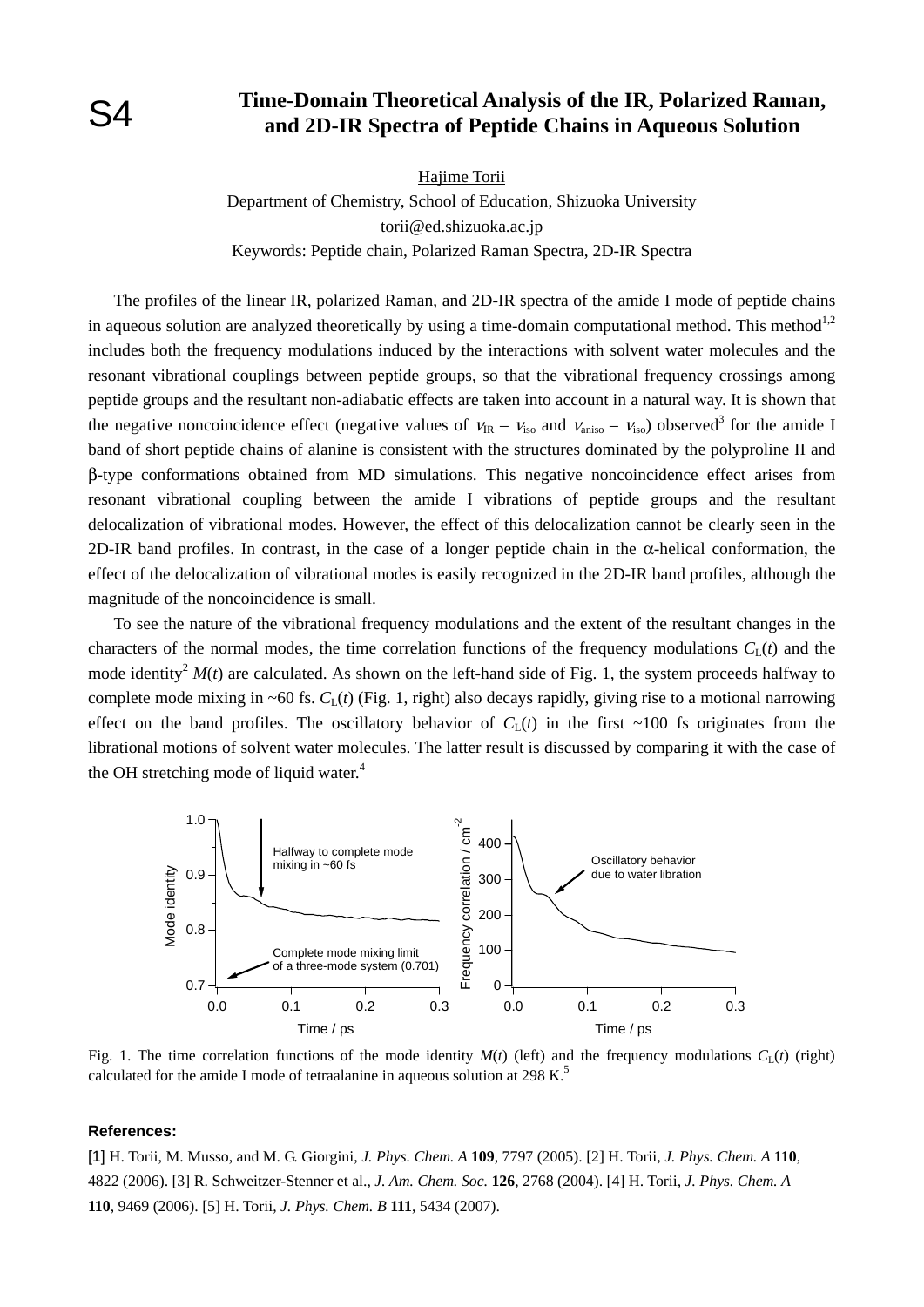## **Association and Clusterization Phenomena in Electrolyte Solutions: Statistical Mechanical Modeling**

*Myroslav Holovko* 

## Institute for Condensed Matter Physics of National Academy of Sciences of Ukraine, 1, Svientssitskij Str., Lviv-79011,Ukraine

For the last decades the progress in liquid state theory creats a new possibilities for description and interpretation of many phenomena in electrolyte solutions. In this report we present some our results connected with the application of modern liquid theory to the statistical mechanical modeling of different type of association and clusterization in electrolyte solutions. Between them we consider the revised version of ion association concept which is build on the modern statistical thermodynamics of associative fluids. Analytical solution of the associative mean sperical approximation (AMSA) and the modified version of the mean sperical approximation-the mass action law (MSA-MAL) approach for ion and ion-dipole models are used to revise the concept of ion association. In the considering approach in contrast to the traditional one both free and associated ion electrostatic contributions are taken into account and therefore the revised version of ion association concept is correct for weak and strong regimes of ion association. The capabilities of the developed approaches are illustrated by the description of thermodynamic and transport properties of electrolytes solutions in weakly polar solvents. The proposed theory is applied to explain the anomalous properties of electrical double layer in a low temperature region and for the treatment of the effect of electrolyte on the rate of intramolecular electron transfer. The revised concept of ion association in framework of ion-molecular approach is applied to describe the concentration dependences of dielectric properties of electrolyte solutions. We will also present some our result connected with the study of the influence of the ion charge on hydrated-hydrolyzed structure and dynamical properties of multivalent cations in aqueous solutions. Our investigation demonstrates a wide variety of hydrated-hydrolysed forms of cations, including aquo, hydroxo-aquo, hydroxo, oxo-hydroxo and oxo forms. Finally we will consider some aspects connected with the modeling of hydration structure of some amphiphilic molecules.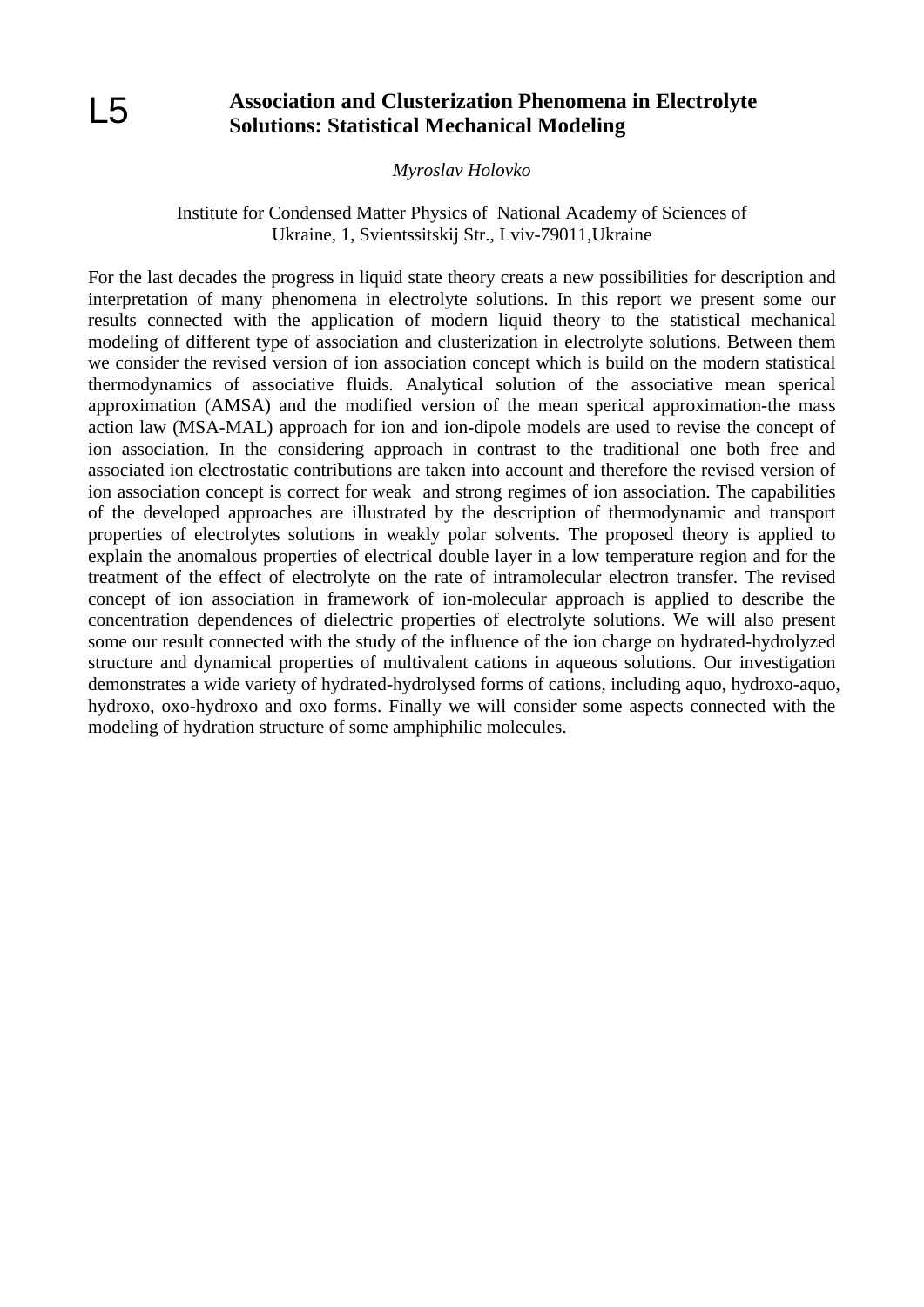# S5

## **Ultrafast Vibrational Dynamics of Small Ions in Solution Studied by Nonlinear Infrared Spectroscopy**

Kaoru Ohta, and Keisuke Tominaga Molecular Photoscience Research Center, Kobe University, CREST/JST E-mail : kohta@kobe-u.ac.jp

Molecular dynamics in the condensed phase are strongly affected by nature of solute-solvent interactions. In the condensed phase, the linewidth of the vibrational spectrum is broader than that in the gas phase. Vibrational line shapes contain useful information on the dynamical and static interaction with the environment. However, it always has a certain ambiguity for separating various contributions to the lineshape. Nonlinear infrared (IR) spectroscopy has been shown to be a powerful tool to investigate solute-solvent interactions and vibrational frequency fluctuations in the condensed phase. In particular, three-pulse IR photon echo measurement is a useful technique to probe the vibrational frequency fluctuations in the condensed phase. Frequency fluctuations of the solute are very sensitive to the dynamics of the surrounding environments. As shown in the previous studies, the peak position (or the first moment) of the photon echo signals is a sensitive measure for the spectral diffusion process. Time scales of the spectral diffusion process can be characterized by the correlation function of the vibrational frequency fluctuation. In this contribution, we will present the results of the vibrational dynamics of small ions in polar solvents.

A great deal of effort has been devoted to study the structural and dynamical properties of hydrogen bonded systems both in the gas and condensed phase because hydrogen bonds play an important role in many chemical and biological systems. We investigated the spectral diffusion process (solvation dynamics) of small ions, such as OCN<sup>-</sup>, SCN<sup>-</sup> and Fe(CN)<sub>6</sub><sup>4</sup>, in hydrogen-bonding solvents such as water and methanol. Studies on simple ions provide detailed physical origins on solute-solvent interactions and serve as a benchmark for theoretical modeling. For the anti-symmetric stretching mode of OCN<sup>-</sup> and SCN<sup>-</sup> in methanol, the correlation functions for both ions decay with time constants of around 100 fs and 4 ps. Three-pulse photon echo measurements for Fe(CN) $_6^4$  in D<sub>2</sub>O showed that the correlation function of the frequency fluctuations decays on <100 fs and 1.5 ps time scales. The slow decaying components of the correlation function are due to making and breaking of the hydrogen bonds between ion and solvent. Based on our results of small ions, we found that the time scales of the correlation function do not depend on the solute and are determined by the solvent, while the amplitudes of the components depend on the solute and solvent. Our results suggest that longer-range solute-solvent interaction plays an important role in the vibrational frequency fluctuations.

We have also studied the vibrational dynamics of SCN in various types of polar solvents (formamide, *N,N*-dimethylformamide, dimethyl sulfoxide, acetonitrile, and so on) because most of the time-resolved IR studies so far have been focused on the vibrational dynamics in protic solvents such as water and alcohols. In order to understand the nature of the dynamical interactions in protic solvents, it is important to compare the dynamical properties of the vibrational transitions in aprotic solvents with those in protic solvents. From the FT-IR spectra of the anti-symmetric stretching mode of SCN, the peak of the absorption spectrum is located at around 2056 cm<sup>-1</sup>, which does not depend on the solvent used. On the other hand, the linewidth of the absorption spectrum in protic solvents is much broader than in aprotic solvents. It is shown theoretically that a shift in the vibrational frequency of this mode depends on the location and number of hydrogen bonds between SCN<sup>-</sup> and solvent molecules. By comparing with the results of the photon echo measurements in protic solvents, we found that the fast decaying component of the correlation function is dominant in aprotic solvents, while the relative contribution of slow one is larger in protic solvents. In this presentation, we will discuss the mechanism of the frequency fluctuations of SCN in polar solvents.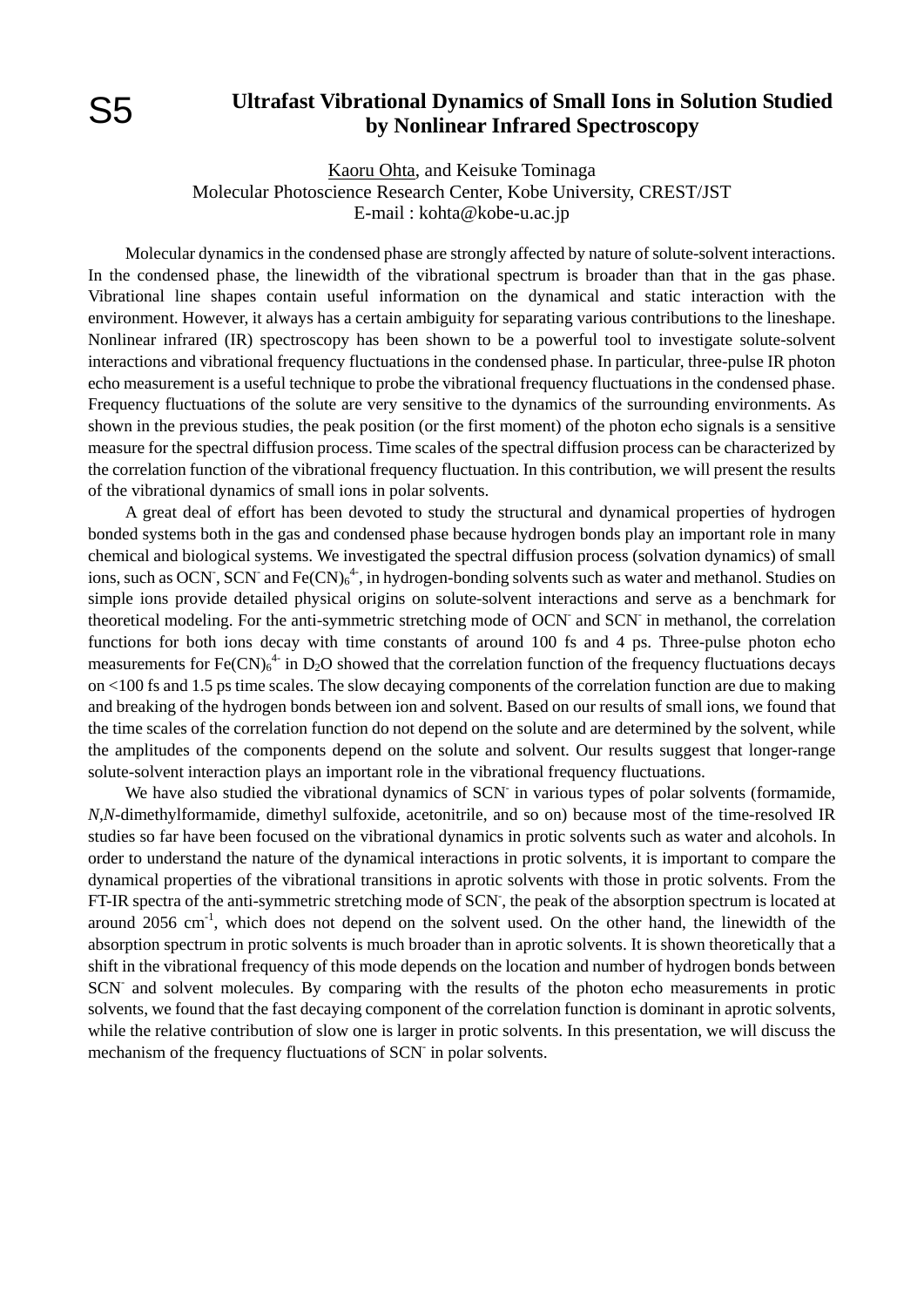# $\overline{6}$

## **On Microscopic Interpretation of Volumetric Data**

## **Tigran V. Chalikian**

### *Department of Pharmaceutical Sciences, Leslie Dan Faculty of Pharmacy, University of Toronto, 144 College Street, Toronto, Ontario M5S 3M2, Canada*

The ultimate value of thermodynamic measurements in biomolecular studies depends on our ability to interpret measured macroscopic properties in terms of microscopic events, such as changes in particular intra- or intermolecular interactions. In this respect, volumetric measurements have been intensively used for characterizing the hydration properties of a wide range of solute classes as well as changes in hydration accompanying various processes of biological importance, e. g., conformational transitions of proteins. With enhanced sensitivity and reduced sample volumes of current instruments, microscopic interpretation of macroscopic results represents the main challenge and limitation of volumetric studies. Such interpretations can be performed only within the framework of assumed models of solute in solution preferably reinforced by computer simulations. This issue is central to even the simplest biological systems, such as amino acids and short peptides, and becomes particularly pressing when dealing with proteins and nucleic acids. I will discuss the use of some conventional approaches that are currently employed for rationalizing in terms of hydration volume, compressibility, and expansibility data on proteins and nucleic acids. I will also present volume, compressibility, and expansibility results on the binding of adamantane to β- and γ-cyclodextrins. The volumetric changes accompanying the association of adamantane with β-cyclodextrin are consistent with the release to the bulk of 20 to 25 hydrophobic waters. On the other hand, the resulting volumetric data on the binding of adamantane to γ-cyclodextrin suggest release of hydrophobic waters plus formation of a highly compressible interior cavity. Interestingly, the intrinsic coefficient of the adamantane-γcyclodextrin inclusion complex appears to be close to that of the interior of a globular protein.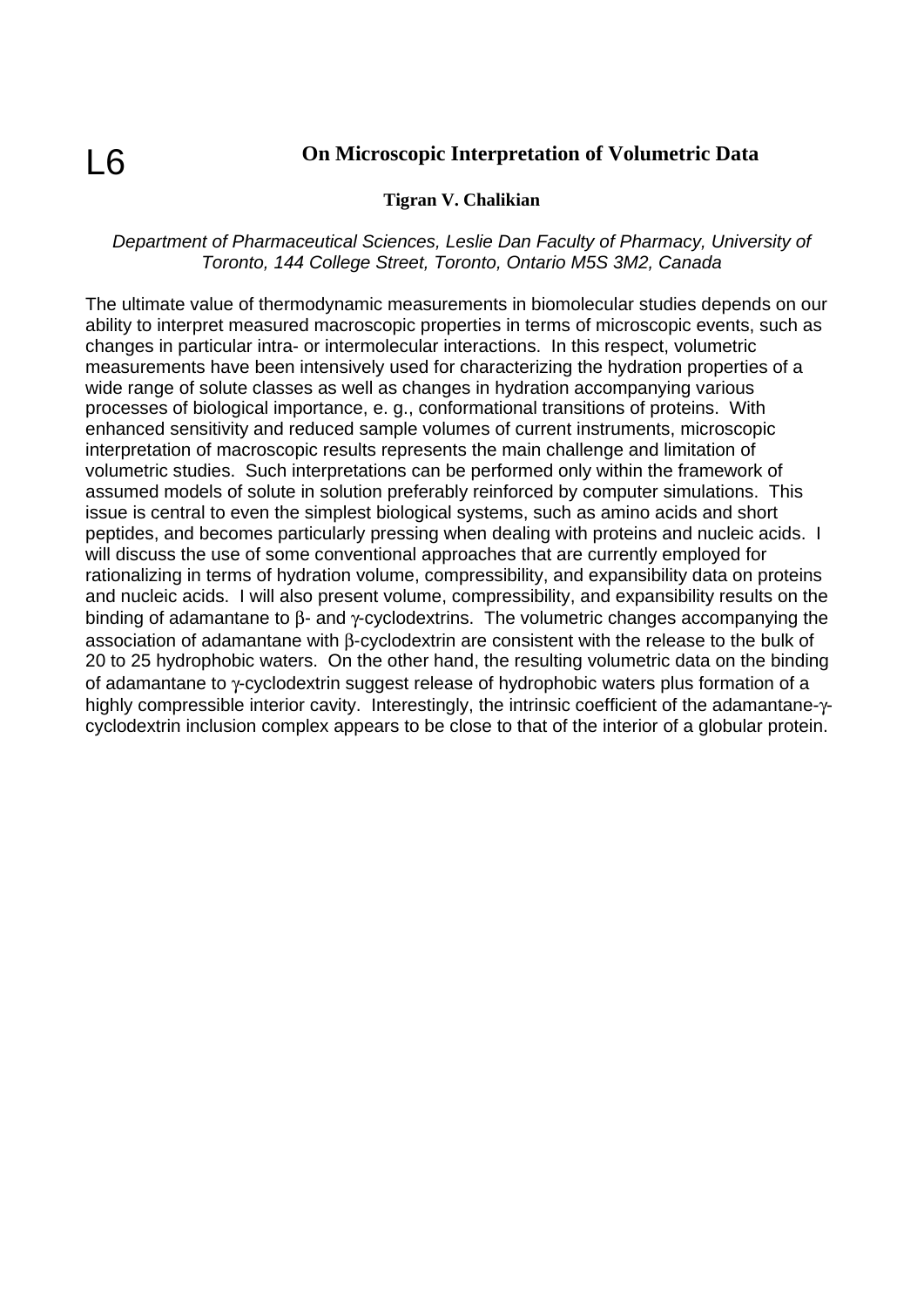# S6

## **Molecular Recognition Realized by the 3D-RISM Theory**

### **Fumio Hirata**

hirata@ims.ac.jp

### **Institute for Molecular Science & Sokendai**

 Molecular recognition is the most important process in living systems, which is related to a variety of functions: ion transport in membrane channels, enzymatic reactions, ligand binding by protein, and so on.

 The problem has been a great challenge for any theoretical method including the molecular simulations and the statistical mechanics, because it concerns the free energy of guest molecules inside and outside a host molecule, which touches the thermodynamic limit in one hand, and the inhomogeneity on the other hand.

 Recently, we have found that the 3D-RISM theory, the statistical mechanics theory of molecular liquids, has a capability of "detecting" small molecules, such as water and ions, trapped in pores of protein. We could have realized the distribution of the small molecules not only around a protein, but also inside a cavity of the host molecule, just like what is observed by the X-ray or neutron diffraction measurement.

 In the seminar, the latest progress made in our group regarding the molecular recognition is presented. The topics includes the selective ion-binding by human lysozime, and the proton exclusion of aquaporins.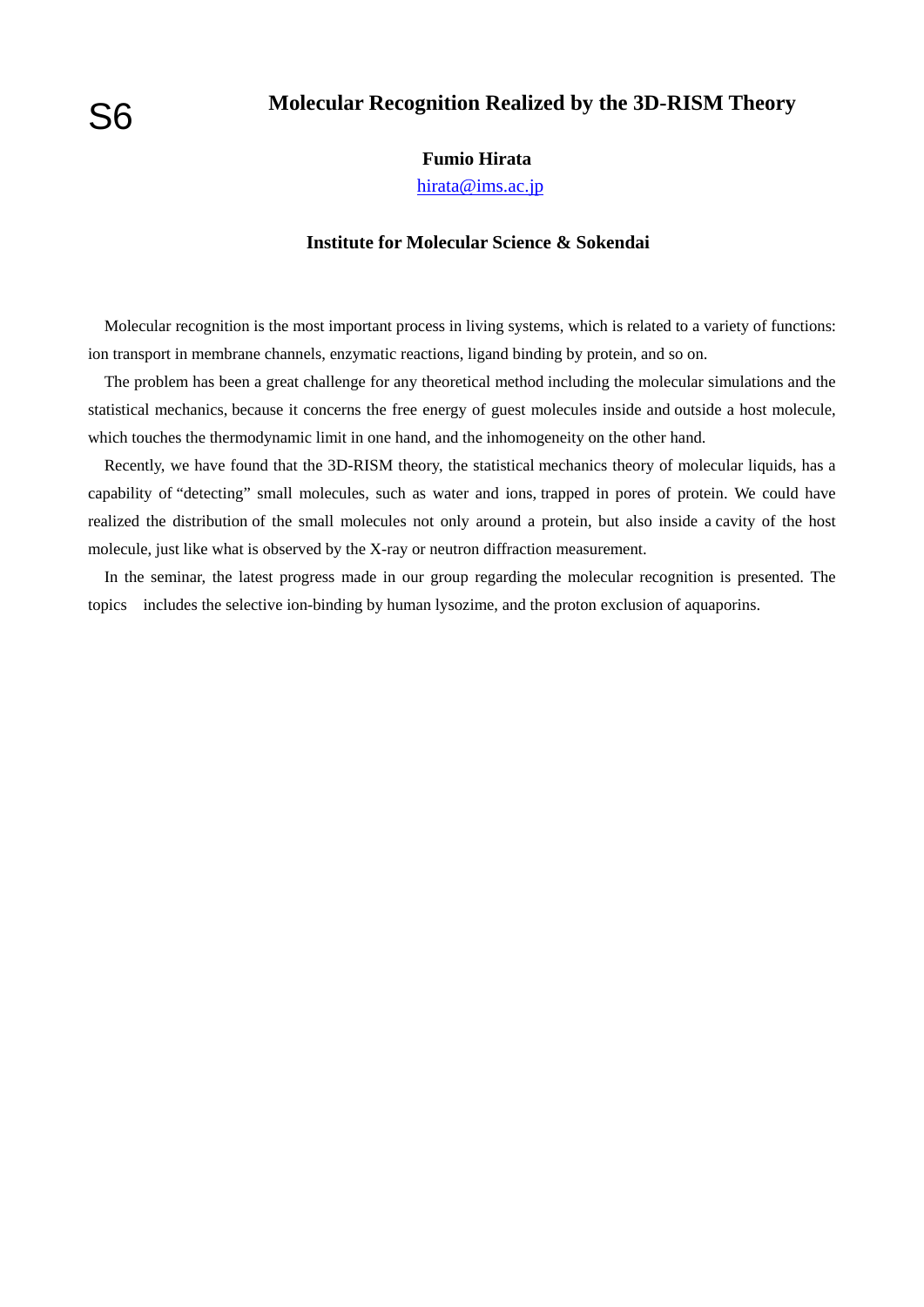## **FTIR Spectroscopic Imaging Applied to Atherosclerotic Aorta**

Francesca Palombo<sup>1</sup>, Sergei G. Kazarian<sup>1</sup>, Peter D. Weinberg<sup>2</sup>

<sup>1</sup>Department of Chemical Engineering and Chemical Technology, Imperial College London <sup>2</sup>Department of Bioengineering, Imperial College London s.kazarian@imperial.ac.uk Keywords: FTIR imaging, atherosclerosis, thoracic aorta

Atherosclerosis, one of the main causes of heart attack and stroke, consists of local deposits of fat, cells and collagen within the arterial intima and innermost media. A large number of processes contribute to the pathogenesis of atherosclerosis, although their specific role in the development of such a complex disease is not yet fully understood<sup>1</sup>. Enhanced transport phenomena bringing plasma-derived macromolecules, particularly low density lipoproteins (LDL), into the arterial wall can account for the occurrence of lesion-prone areas of the vasculature. Monocytes infiltrate the sub-endothelial space, differentiate into macrophages and accumulate LDL-derived cholesteryl esters and other lipids, thereby becoming the foam cells that are characteristic of early lesions. Lipid deposits have an age-dependent spatial pattern in human arteries and in animal models of the disease<sup>2</sup>.

The *in-situ* investigation of biomedical samples, such as arteries affected by atherosclerosis, constitutes an important approach to the study of complex diseases and related processes. Fourier Transform Infrared (FTIR) imaging offers a powerful tool for biological and pharmacokinetic studies in medical specimens allowing information to be obtained on tissue structure as well as chemical composition<sup>3</sup>. The use of a microscope objective with a Germanium ATR crystal yields FTIR images with high spatial resolution (on a micron scale), which is particularly necessary for analysing tissue samples. Characteristic bands of proteins and lipids, respectively amide I-II and ester carbonyl stretching, are used to determine their distributions within the arterial wall. Applications of micro- and macro-ATR-FTIR imaging to rabbit thoracic aorta affected by atherosclerosis will be presented and research in this area will be discussed.

### **References:**

- 1 N. Woolf, *British Medical Bulletin*, 46(4), 960 (1990)
- 2 S. E. Barnes, P. D. Weinberg, *Atherioscler. Thromb. Vasc. Biol.*, 18, 300 (1998)
- 3 C. S. Colley, S. G. Kazarian, P. D. Weinberg, M. J. Lever, *Biopolymers*, 74, 328 (2004); S. G. Kazarian, K. L. A. Chan, *Biochimica et Biophysica Acta*, 1758, 858 (2006)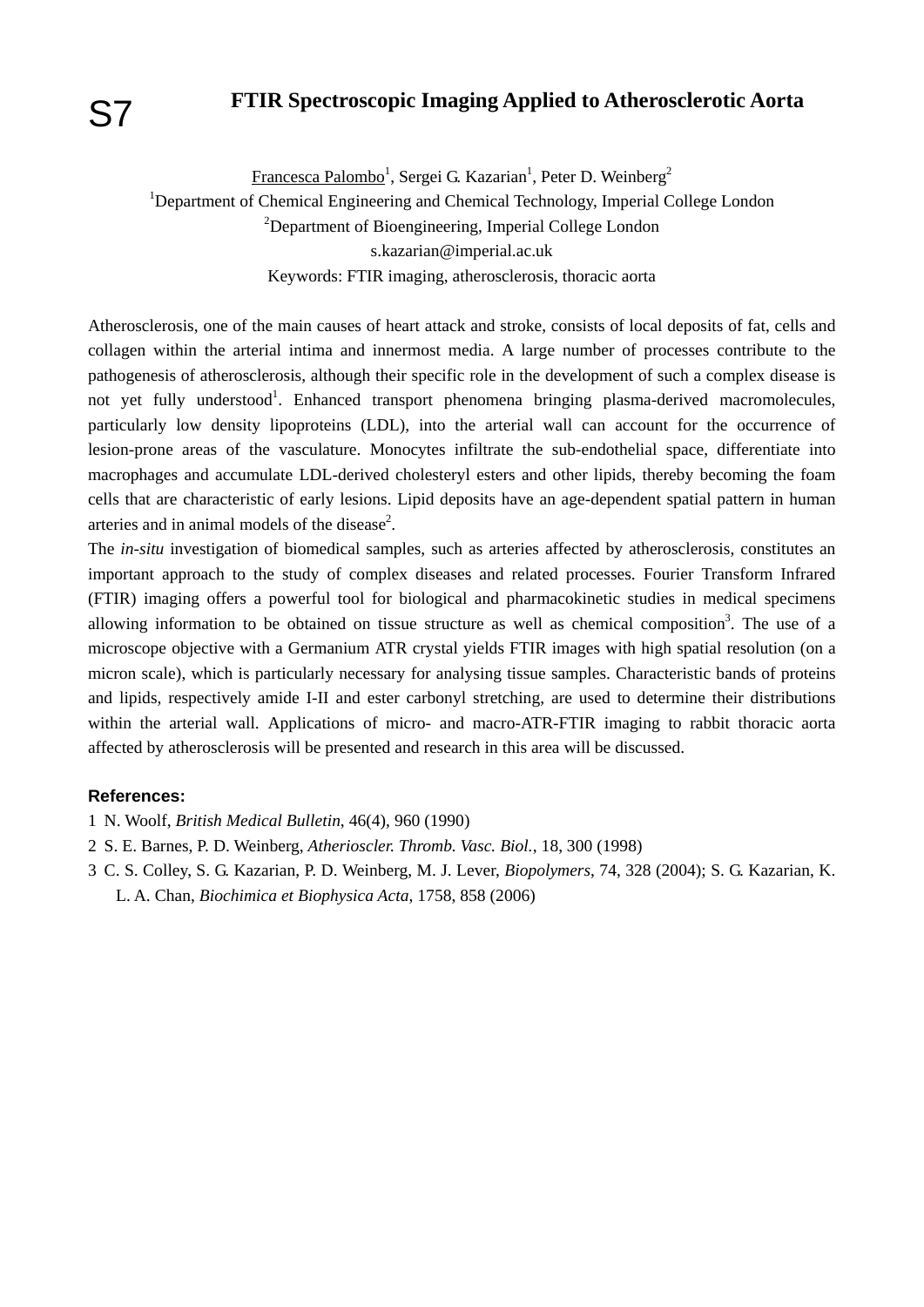## **Applications of the 3D-RISM Theory of Molecular Solvation to Protein Aqueous Solution Systems**

Takashi Imai

Department of Bioscience and Bioinformatics, Ritsumeikan University t-imai@is.ritsumei.ac.jp

Water plays crucial roles not only in protein structure but also in its function such as ligand recognition. At the thermodynamic or free energy level, solvent water regulates the intra-protein and intermolecular protein-ligand interactions by, for example, the hydrophobic and the dielectric screening effects. At the atomic level, each water molecule has its own role and acts as an integral component of the system. For instance, water molecules buried in the protein cavities or located at the binding interface of protein-ligand complexes maintain the specific local structures by mediating hydrogen bonds or simply filling void spaces.

Molecular simulation has been widely used for the investigation of protein structure and function in aqueous solution. In the simulation, the solvent effects are considered by using continuum solvent models or by including water molecules explicitly. The former method requires minor computational effort to calculate the solvation free energy approximately, but it can never describe the roles of individual water molecules. In contrast, the later can explain the detailed behavior of water molecules, but it requires very high computational expenses to evaluate the solvent effects at the free energy level.

The integral equation theory of molecular liquids is an alternative approach. The theory is based on statistical mechanics and therefore can deal with the solvent effects at the atomic and thermodynamic level equally. Specifically, the theory yields the atomic distribution functions of water around the protein from the intermolecular interaction potentials and calculates the thermodynamic quantities from the distribution functions. Until recently, the applications of the liquid theory had been limited to small molecular systems, but in  $2004<sup>1</sup>$  we succeeded in calculating the hydration structure and thermodynamics of proteins with the most advanced theory of molecular liquids, known as the 3D-RISM theory. After that study, we have continuously applied the 3D-RISM theory to various protein aqueous solution systems in order to investigate the roles of water in protein structure and function.

Here, I will present our recent studies on protein hydration, structure, and function using the 3D-RISM theory, especially (1) molecular recognition by protein,<sup>2-4</sup> (2) protein folding,<sup>5</sup> and (3) pressure-induced structural transition of protein.<sup>6</sup> In Topic 1, it is demonstrated that the 3D-RISM theory has the ability to detect the binding sites of ionic and hydrophobic ligands as well as water molecules in a target protein. In Topic 2, it is argued that the hydration entropy is a substantial driving force in protein folding. In Topic 3, we will find that the penetration of water molecules into the protein interior reduces the partial molar volume of the protein and it is the trigger of the pressure-induced denaturation of protein.

### **References:**

1 T. Imai, A. Kovalenko, F. Hirata, *Chem. Phys. Lett.*, 395, 1 (2004)

- 2 T. Imai, R. Hiraoka, A. Kovalenko, F. Hirata, *J. Am. Chem. Soc.*, 127, 15334 (2005)
- 3 N. Yoshida, S. Phongphanphanee, Y. Maruyama, T. Imai, F. Hirata, *J. Am. Chem. Soc.*, 128, 12042 (2006)
- 4 T. Imai, R. Hiraoka, T. Seto, A. Kovalenko, F. Hirata, *J. Phys. Chem. B*, 111, 11585 (2007)
- 5 T. Imai, Y. Harano, M. Kinoshita, A. Kovalenko, F. Hirata, *J. Chem. Phys.*, 126, 225102 (2007)
- 6 T. Imai, S. Ohyama, A. Kovalenko, F. Hirata, *Protein Sci.*, 16, 1927 (2007)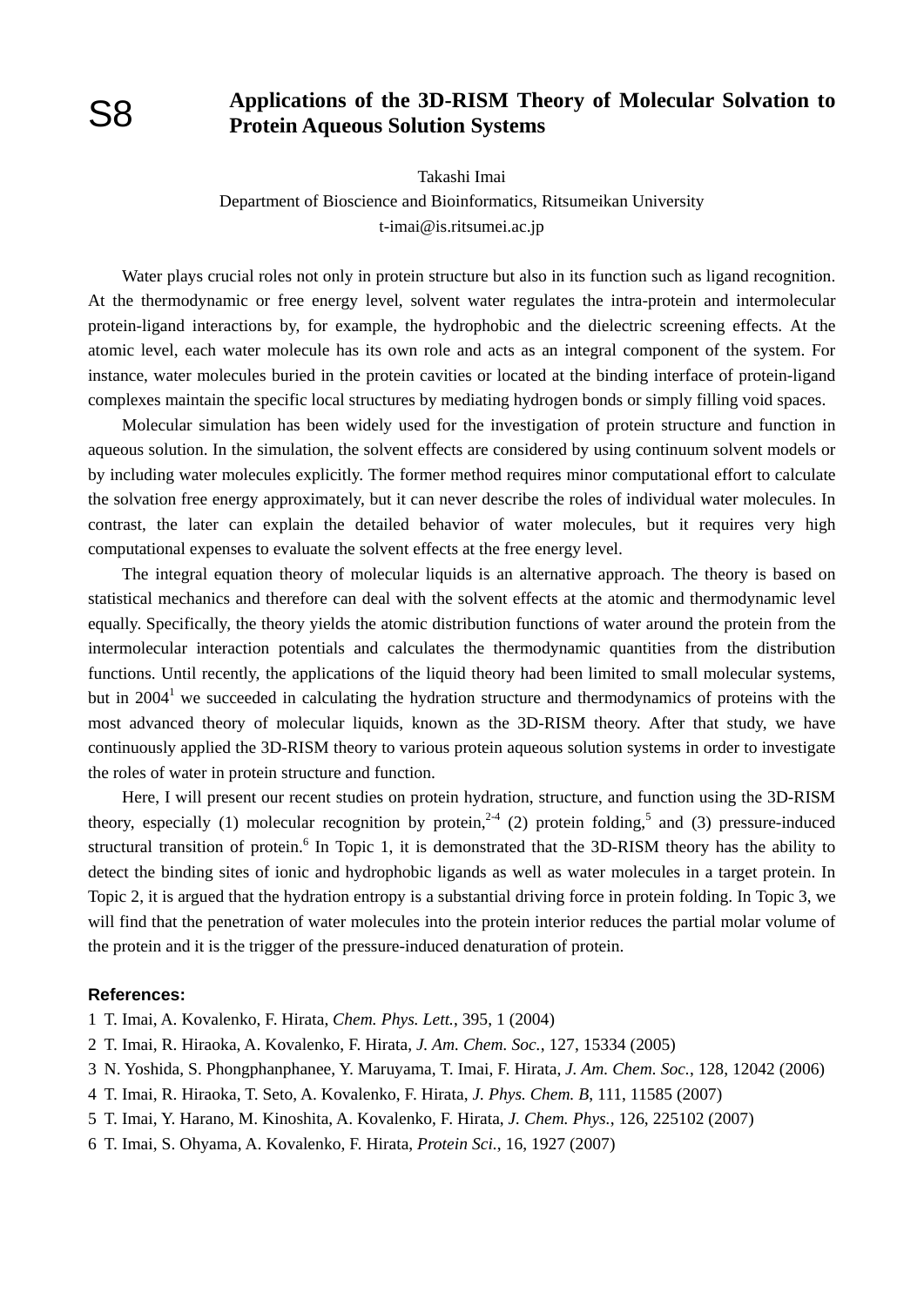## **Structure and Dynamics of Molecules and Ions in Room Temperature Ionic Liquids**

## Chihiro Wakai, Yoshiro Yasaka, Hiroshi Kimura, Nobuyuki Matubayasi, Masaru Nakahara Institute for Chemical Research, Kyoto University, Uji, Japan Chihiro Wakai, e-mail: wakai@scl.kyoto-u.ac.jp

Recently, room-temperature ionic liquids (ILs) attract much attention as a novel and "green" reaction medium because ILs can dissolve a variety of organic solutes like supercritical fluids. There have been carried out a variety of dynamic investigations on fluorescent probes[1] and neat ILs.[2] We have reported a dynamic study on dissolved reactants.[3] In ILs, we can study water not as a solvent but as a solute or reactant. [3] For a better understanding of the water reactivity, it is necessary to elucidate the dynamic aspects of water in ILs where water is solvated by ions in contrast to dilute aqueous electrolyte solution. For obtaining the rotational correlation time  $\tau_{2R}$ , it is very powerful to measure the spin-lattice relaxation time  $T_1$  by means of NMR. As shown previously, the  $\tau_{2R}$  ratio of water to benzene decreases in neutral organic solvents with increasing solvent polarity due to the attractive interaction between the solute and solvent.<sup>[4][5]</sup> Thus we can use the  $\tau_{2R}$  ratio,  $\tau_{W/B}$ , as a measure of the strength of solvation of water (polar) and benzene (nonpolar) by ions. The fluctuating electrostatic field due to ions is very large in the short range. Therefore, the smaller anion is more important in ionic solvation than the larger organic cation. We will show the difference in the rotational dynamics between polar water and nonpolar benzene in several ILs that have different in anion size. For water, it is predicted by the hydrodynamic Stokes-Einstein-Debye (SED) law that the  $\tau_{2R}$  is one order of magnitude smaller than that for benzene due to the difference (9 times) in the molecular volume. In such a nonpolar solvent as carbon tetrachloride, the  $\tau_{2R}$  ratio is very small. In polar acetonitrile, the ratio becomes larger due to attractive interactions. We show that the ratio becomes close to 1 and that the smaller water rotates rather slowly when the solutes are solvated by full-charges instead of partial ones.

As a new topic, we focus on the liquid structure of ILs on the atomic level. It is of great importance to understand the liquid structure since the properties of the ionic liquid is strongly influenced by the intermolecular configurations among large organic cations that have flexible and highly anisotropic structures. We will investigate the cation-cation configuration in an ionic liquid, 1-butyl-3-methylimidazolium chloride ([bmim][Cl]). Computer simulations have showed that the liquid structure of ILs have a charge-ordering structure that is controlled by Coulombic interactions among cations and anions. To elucidate the short-range structure, we have employed here the transient <sup>1</sup>H-NOE [6] and succeeded in determing intermolecular proton-proton distances between the aromatic imidazolium cations as new information on the intermolecular configuration among cations.

### **References**

[1] J. A. Ingram, R. S. Moog, N. Ito, and M. Maroncelli, J. Phys. Chem. B **107**, 5926 (2003).

[2] H. Tokuda, K. Hayamizu, K. Ishii, M. A. B. H. Susan, and M. Watanabe, J. Phys. Chem. B **110**, 2833 (2006) and cited therein.

[3] Y. Yasaka, C. Wakai, N. Matubayasi, and M. Nakahara, J. Phys. Chem. A **111**, 541 (2007); Y. Yasaka, C. Wakai, N. Matubayasi, and M. Nakahara, J. Chem. Phys. **127**, 104506 (2007).

[4] M. Nakahara and C. Wakai, J. Chem. Phys. **97**, 4413 (1992).

[5] C. Wakai and M. Nakahara, Bull. Chem. Soc. Jpn. **69**, 853 (1996).

[6]*Principles of Nuclear Magnetic Resonance in One and Two Dimensions,* edited by R. D. Ernst, G. bodenhausen, and A. Wokaun, (CLARENDON PRESS, New York, 1992), p. 524.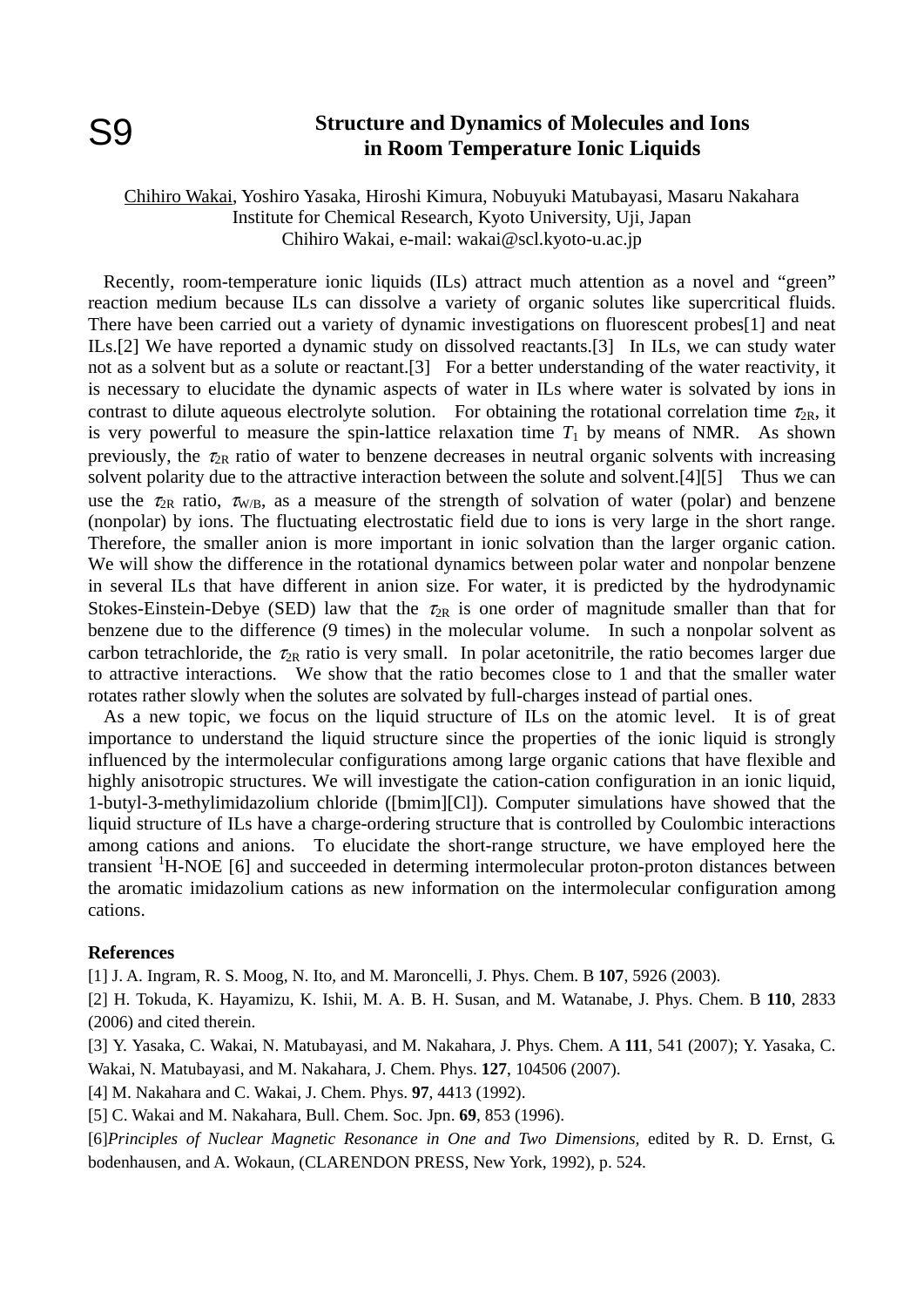## **Cesium Formate: A Computational Study**

Pooja Panchmatia, P.M. Rodger, T. R. Walsh

Department of Chemistry, University of Warwick, Coventry, CV4 7AL

### ABSTRACT:

Cesium formate has a number of important and unusual properties that have made it an extremely new base fluid for many applications in the oil industry. However a major problem with this compound is that it precipitates heavily from solution, thus limiting its exploitation. In this contribution we present extensive molecular dynamics study attempting to identify the phase transition at 363 K from orthorhombic to cubic as previously reported<sup>1</sup>. Ab-initio methods have also been introduced to describe the cesium-formate-water interactions. Finally, attempts to characterise the dominant growth surface under vacuum, and in contact water and electrolyte solutions. Studies in the presence of various additives will also be presented. The simulations have been analysed to give molecular level information on the mechanism of crystal growth and control of inhibition under typical operating conditions, and is discussed in detail.

[1] Masuda et al. *Inorg. Chem.* 1995, **34**, 3130 - 3133